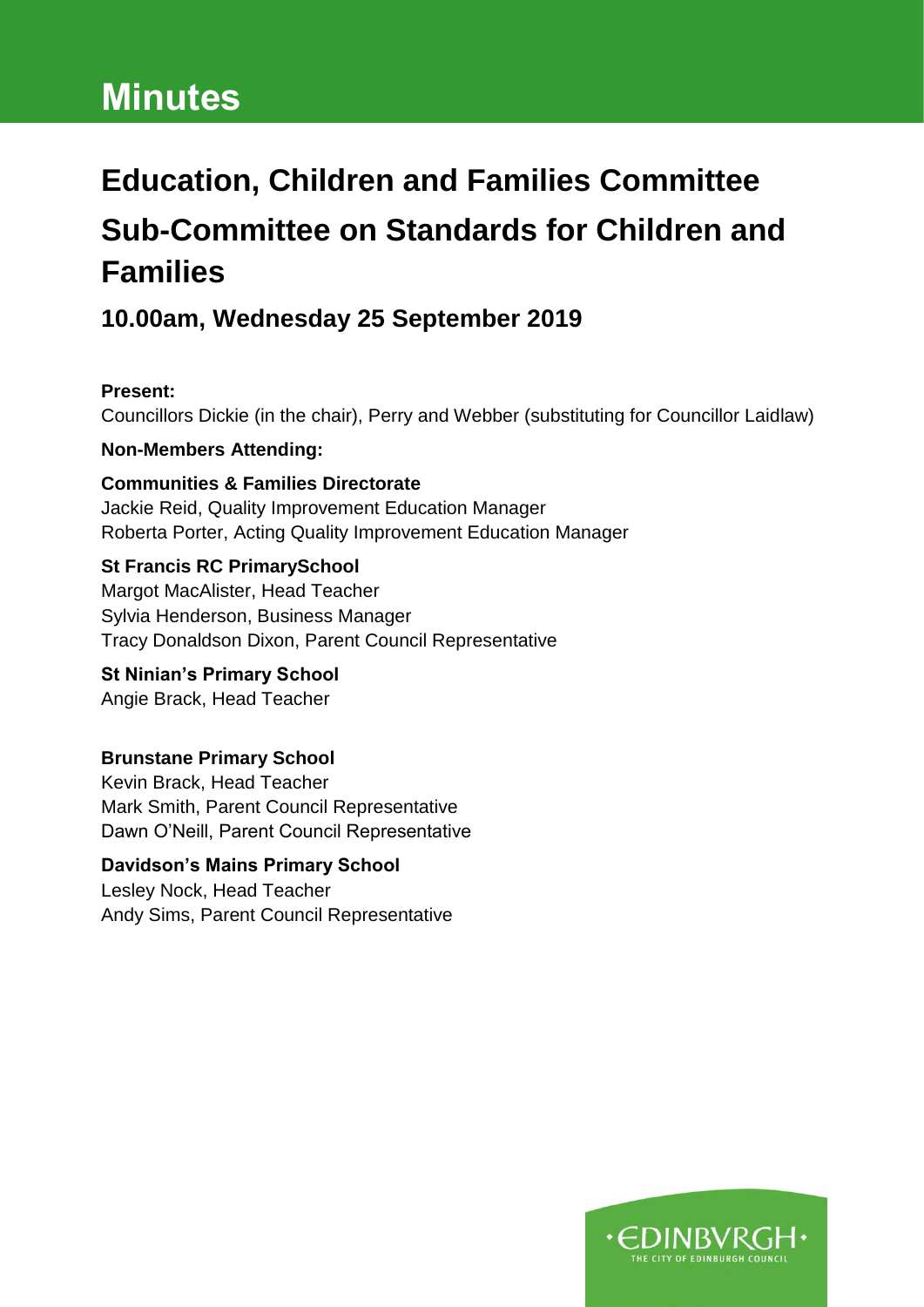## **1. Minutes**

#### **Decision**

To approve the minute of the Sub-Committee on Standards for Children and Families of 30 April 2019 as a correct record.

# **2. Protocols for the Conduct of Meetings of the Sub-Committee on Standards for Children and Families**

Protocols for the Sub-Committee on Standards for Children and Families were submitted.

#### **Decision**

To note the protocols.

(Reference – Protocols for the Conduct of the Sub-Committee on Standards for Children and Families, submitted

## **3. St Francis RC Primary School Primary School - Inspection**

Details were provided of an inspection which had been carried out by Education Scotland at St Francis RC Primary School. A letter dated 4 June 2019 had been sent to parents/carers on the outcomes of the inspection and the evaluations on how well the school was progressing.

The Head Teacher, Parent Council representative and the Quality Improvement Education Manager were heard on the inspection process and the areas agreed with Education Scotland to continue to improve the school.

#### **Decision**

- 1) To note the findings of the report by Education Scotland including the areas where the education authority and the school should continue to improve the school.
- 2) To receive an authority inspection follow through report within two years of the publication of the inspection letter.

(Reference: report by the Executive Director for Children and Families, submitted)

#### **4. St Ninian's RC Primary School - Inspection**

Details were provided of an inspection which had been carried out by Education Scotland at St Ninian's RC Primary School. A letter dated 25 June 2019 had been sent to parents/carers on the outcomes of the inspection and the evaluations on how well the school was progressing.

The Head Teacher and the Quality Improvement Education Manager were heard on the inspection process and the areas agreed with Education Scotland to continue to improve the school.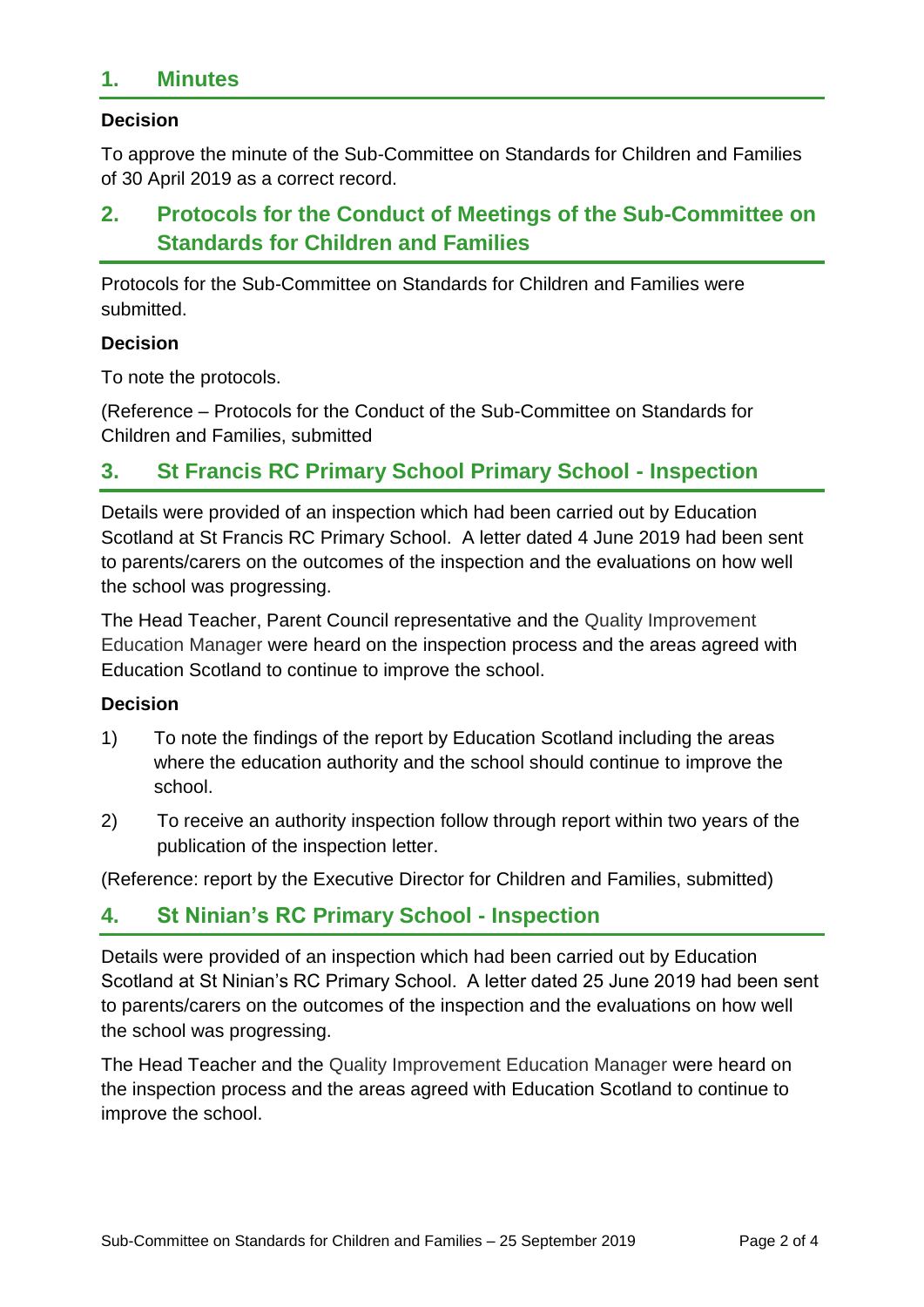#### **Decision**

- 1) To note the findings of the report by Education Scotland including the areas where the education authority and the school should continue to improve the school.
- 2) To receive an authority inspection follow through report within two years of the publication of the inspection letter.

(Reference: report by the Executive Director for Children and Families, submitted)

## **5. Brunstane Primary School - Inspection**

Details were provided of an inspection which had been carried out by Education Scotland at Brunstane Primary School. A letter dated 30 April 2019 had been sent to parents/carers on the outcomes of the inspection and the evaluations on how well the school was progressing.

The Head Teacher, Parent Council representatives and the Quality Improvement Education Manager were heard on the inspection process and the areas agreed with Education Scotland to continue to improve the school.

#### **Decision**

- 1) To note the findings of the report by Education Scotland including the areas where the education authority and the school should continue to improve the school.
- 2) To receive an authority inspection follow through report within two years of the publication of the inspection letter.

(Reference: report by the Executive Director for Children and Families, submitted)

#### **6. Davidson's Mains Primary School – Inspection**

Details were provided of an inspection which had been carried out by Education Scotland at Davidson's Mains Primary School. A letter dated 4 June 2019 had been sent to parents/carers on the outcomes of the inspection and the evaluations on how well the school was progressing.

The Head Teacher, Parent Council representative and the Quality Improvement Education Manager were heard on the inspection process and the areas agreed with Education Scotland to continue to improve the school.

#### **Decision**

- 1) To note the findings of the report by Education Scotland including the areas where the education authority and the school should continue to improve the school.
- 2) To receive an authority inspection follow through report within two years of the publication of the inspection letter.

(Reference: report by the Executive Director for Children and Families, submitted)